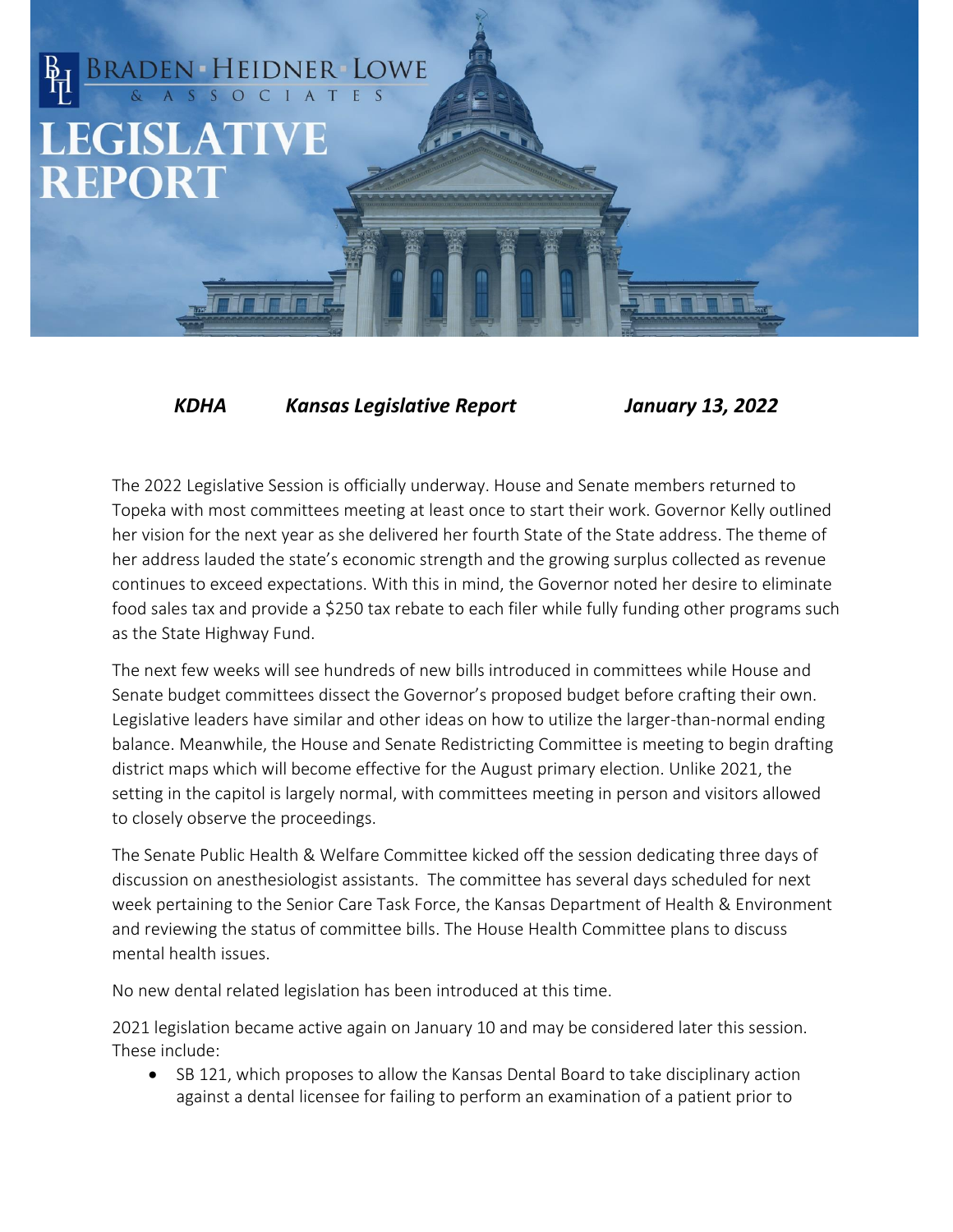diagnosing and correcting malpositions of human teeth or initial use of orthodontic appliances.

- SB 227, which would update the Dental Practice Act, introduced by Oral Health Kansas.
- HB 2386, which would establish requirements for the payment and reimbursement of dental services by a dental benefit plan.

SB 129, known as the Dental Therapy Bill, is eligible to be considered by the Senate Public Health & Welfare Committee.

Thank you and please let us know if you have any questions. Please see below for the bill matrix.

Travis Lowe

| <b>Bill Number</b><br>and Sponsor                                     | <b>Bill Subject</b>                                                                                                                                                                                                                                                                                                                                          | <b>Current Status</b>                  | <b>Last Action</b>                                                                                                         |
|-----------------------------------------------------------------------|--------------------------------------------------------------------------------------------------------------------------------------------------------------------------------------------------------------------------------------------------------------------------------------------------------------------------------------------------------------|----------------------------------------|----------------------------------------------------------------------------------------------------------------------------|
| <b>SB</b> 10<br>Richard Hilderbrand, R-<br>13 <sub>th</sub>           | Enacting the right to earn a living act to minimize<br>unnecessary occupational licensing and regulation                                                                                                                                                                                                                                                     | In Senate<br>Commerce                  | 01/20/2021 - Senate<br>Scheduled Hearing in<br>Commerce: Wednesday,<br>1/27, 10:30 AM, Rm<br>546-S                         |
|                                                                       |                                                                                                                                                                                                                                                                                                                                                              |                                        |                                                                                                                            |
| <b>SB</b> 34<br>Senate Federal and State<br><b>Affairs Committee</b>  | Sunsetting administrative rules and regulations five years<br>after adoption unless extended by the legislature                                                                                                                                                                                                                                              | In Senate Federal<br>and State Affairs | $01/21/2021$ - Senate<br>Scheduled Hearing in<br><b>Federal and State</b><br>Affairs: Tuesday, 1/26,<br>10:30 AM, Rm 144-S |
|                                                                       |                                                                                                                                                                                                                                                                                                                                                              |                                        |                                                                                                                            |
| SB 121<br>Senate Public Health and<br><b>Welfare Committee</b>        | Updating certain provisions of the Kansas dental practice<br>act                                                                                                                                                                                                                                                                                             | In Senate Public                       | 02/02/2021 - Senate<br>Health and Welfare Referred to Public Health<br>and Welfare                                         |
|                                                                       |                                                                                                                                                                                                                                                                                                                                                              |                                        |                                                                                                                            |
| <b>SB</b> 129<br>Senate Public Health and<br><b>Welfare Committee</b> | Providing for the licensure of dental therapists                                                                                                                                                                                                                                                                                                             | In Senate Public<br>Health and Welfare | 02/10/2021 - Senate<br>Scheduled Hearing in<br>Public Health and<br>Welfare: Wednesday,<br>2/17, 8:30 AM, Rm 142-<br>S     |
|                                                                       |                                                                                                                                                                                                                                                                                                                                                              |                                        |                                                                                                                            |
| <b>SB</b> 137<br><b>Senate Commerce</b><br>Committee                  | Expanding the military spouse and service member's<br>expedited licensure law to all applicants who have<br>established or intend to establish residency in Kansas,<br>providing for licenses in an emergency declared by the<br>legislature, allowing telemedicine by out-of-state healthcare<br>providers and permitting the use of electronic credentials | In Senate<br>Commerce                  | 02/17/2021 - Senate<br>Scheduled Hearing in<br>Commerce: Tuesday,<br>2/23, 10:30 AM, Rm<br>546-S                           |